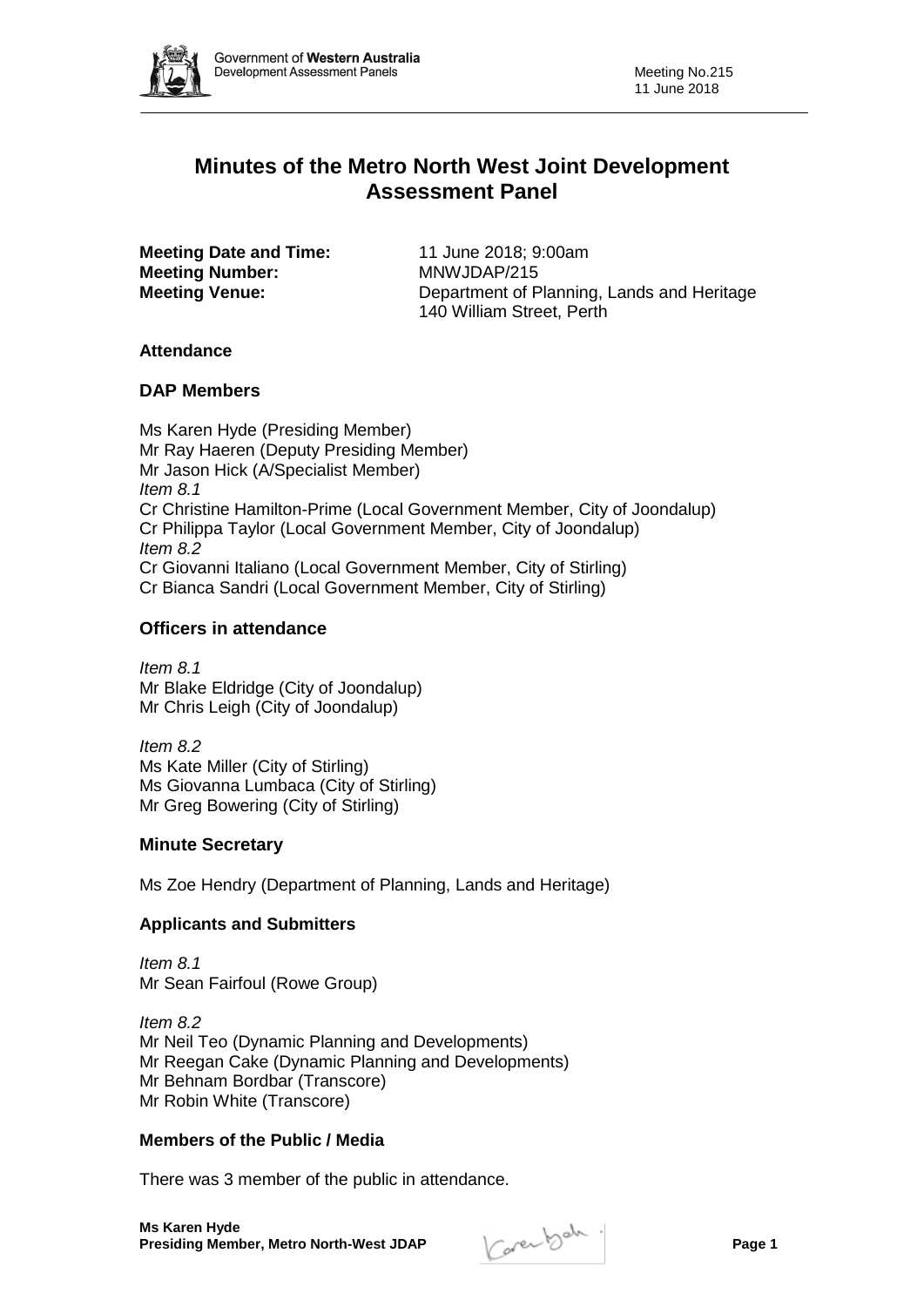

# **1. Declaration of Opening**

The Presiding Member declared the meeting open at 9.02am on 11 June 2018 and acknowledged the past and present traditional owners and custodians of the land on which the meeting was being held.

The Presiding Member, announced the meeting would be run in accordance with the DAP Standing Orders 2017 under the *Planning and Development (Development Assessment Panels) Regulations 2011*.

The Presiding Member advised that in accordance with Section 5.16 of the DAP Standing Orders 2017 which states *'A person must not use any electronic, visual or audio recording device or instrument to record the proceedings of the DAP meeting unless the Presiding Member has given permission to do so.',* the meeting would not be recorded.

# **2. Apologies**

Mr John Syme (Specialist Member)

# **3. Members on Leave of Absence**

Nil.

# **4. Noting of Minutes**

DAP members noted that signed minutes of previous meetings are available on the [DAP website.](https://www.planning.wa.gov.au/7578.aspx)

# **5. Declaration of Due Consideration**

All members declared that they had duly considered the documents.

#### **6. Disclosure of Interests**

DAP Member, Mr Ray Haeren, declared an Impartiality Interest in item 8.1. Mr Haeren is a director and employee of Urbis. Vicinity are a client of Urbis, however Mr Haeren and Urbis have not acted in any capacity for this site or on this application.

In accordance with section 4.6.1 and 4.6.2 of the DAP Standing Orders 2017, the Presiding Member determined that the member listed above, who had disclosed an impartiality interest, was permitted to participate in discussion and voting on the items.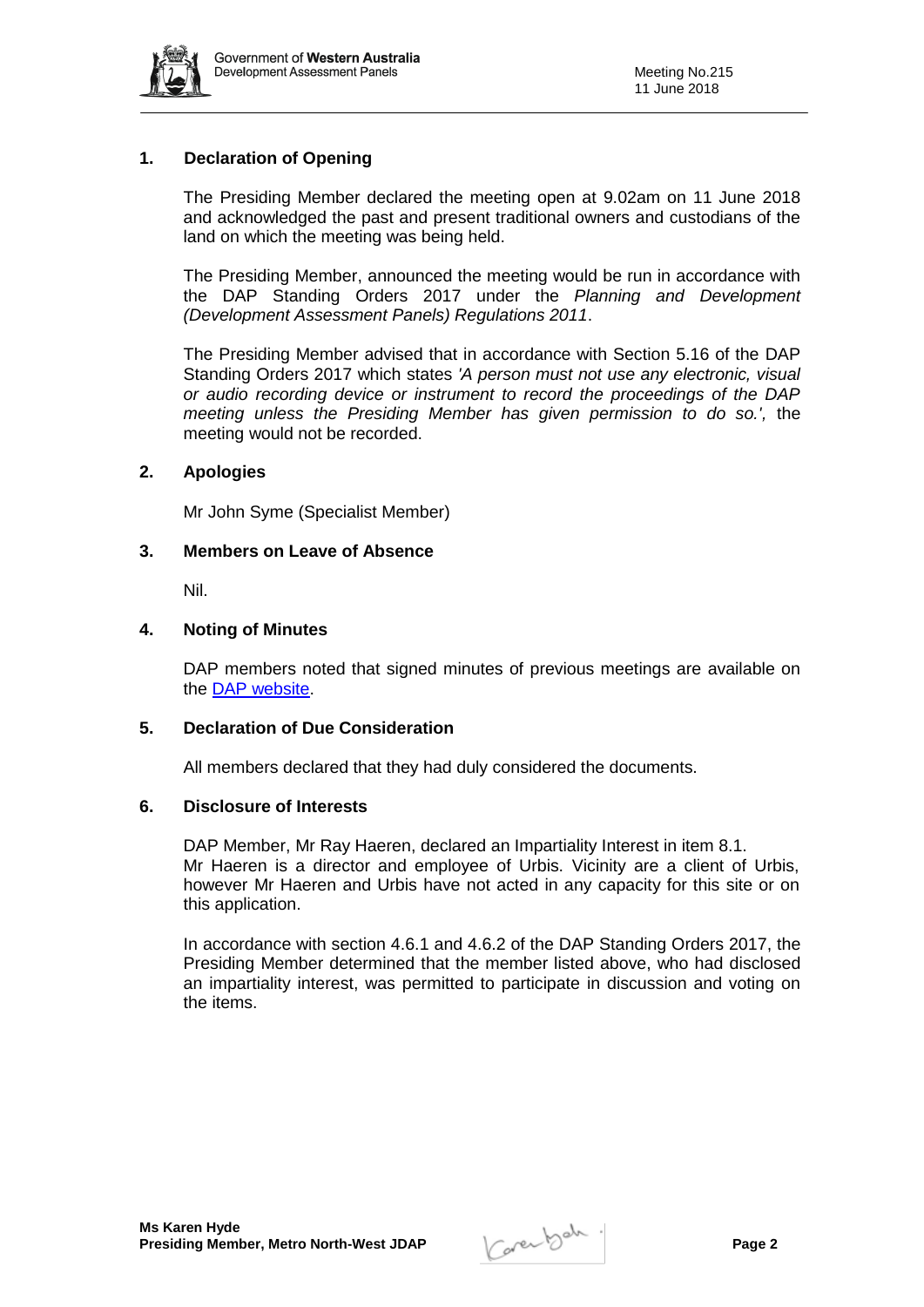

# **7. Deputations and Presentations**

- **7.1** Mr Sean Fairfoul (Rowe Group) addressed the DAP in support of the application at Item 8.1 and responded to questions from the panel.
- **7.2** Mr Chris Leigh (City of Joondalup) addressed the DAP in relation to the application at Item 8.1.

# *The presentations at Items 7.1 - 7.2 were heard prior to the application at Item 8.1.*

- **7.3** Mr Neil Teo (Dynamic Planning and Developments) addressed the DAP in support of the application at Item 8.2 and responded to questions from the panel.
- **7.4** Mr Behnam Bordbar (Transcore) addressed the DAP in support of the application at Item 8.2.
- **7.5** Mr Greg Bowering (City of Stirling) addressed the DAP in relation to the application at Item 8.2 and responded to questions from the panel.

# *The presentations at Items 7.3 - 7.5 were heard prior to the application at Item 8.2.*

# **8. Form 1 – Responsible Authority Reports – DAP Applications**

| Re-configuration & addition of supermarket |
|--------------------------------------------|
|                                            |
|                                            |
|                                            |
|                                            |
|                                            |

#### **REPORT RECOMMENDATION**

**Moved by:** Cr Philippa Taylor **Seconded by:** Cr Christine Hamilton-Prime

That the Metro North West Joint Development Assessment Panel resolves to:

1. **Approve** DAP Application reference DAP/18/01396 and accompanying plans Attachment 2 in accordance with Clause 68 of the *Planning and Development (Local Planning Schemes) Regulations 2015* and the provisions of Clause 3.7.2 and clause 4.5.1 of the City of Joondalup District Planning Scheme No. 2, subject to the following conditions as follows:

#### **Conditions**

1. This decision constitutes planning approval only and is valid for a period of two years from the date of approval. If the subject development is not substantially commenced within the two year period, the approval shall lapse and be of no further effect.

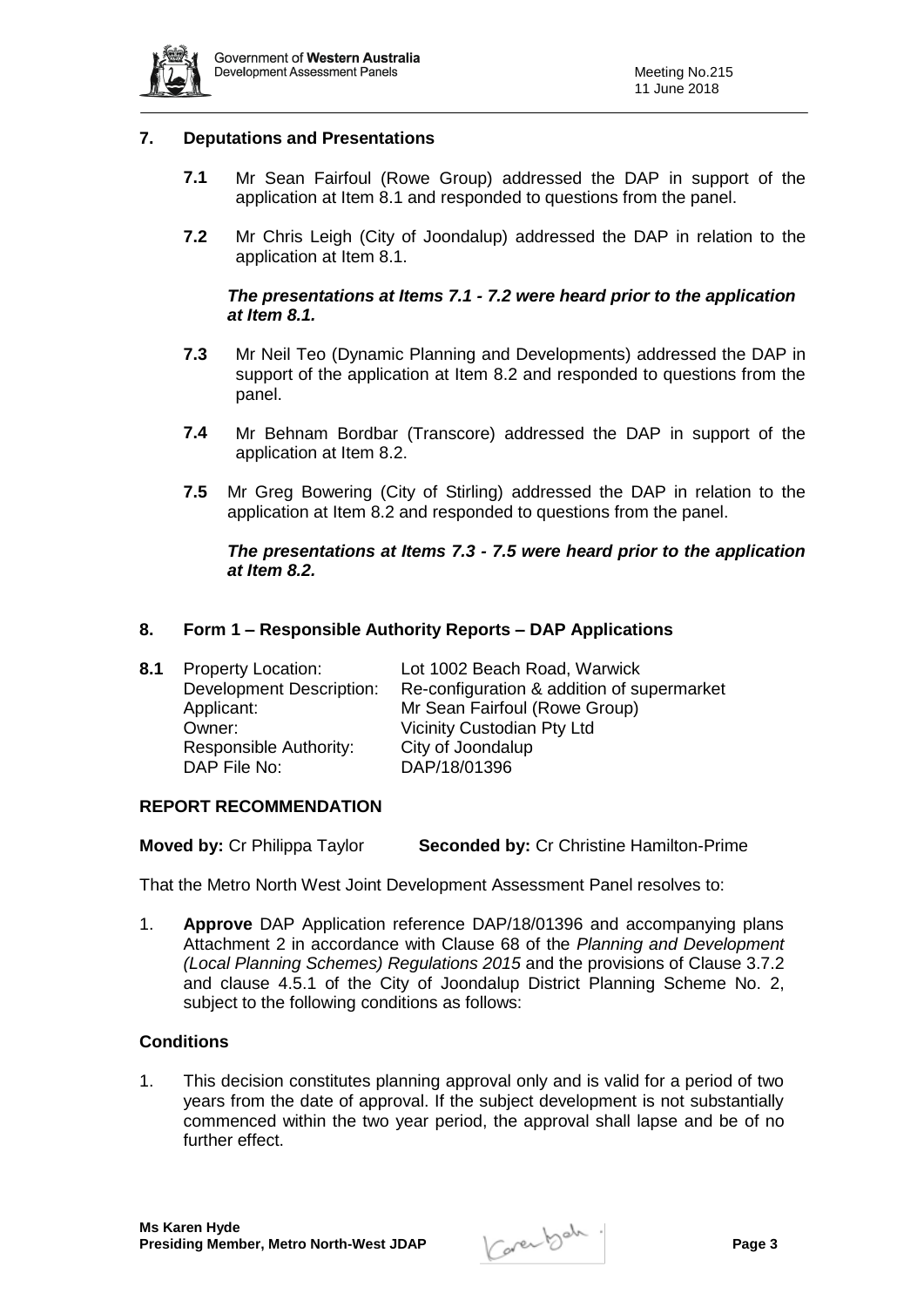

- 2. All stormwater shall be collected on-site and disposed of in a manner acceptable to the City.
- 3. A full schedule of colours and materials for all exterior parts to the development (including any retaining walls) shall be submitted to and approved by the City prior to the commencement of development. Development shall be in accordance with the approved schedule and all external materials and finishes shall be maintained to a high standard, including being free of vandalism, to the satisfaction of the City.
- 4. All development shall be contained within the property boundaries.
- 5. Any proposed building plant and equipment, including air conditioning units, piping, ducting and water tanks shall be located so as to minimise any visual and noise impact on surrounding landowners, and screened from view from the street, and where practicable from adjoining buildings. Details shall be submitted to and approved by the City prior to the commencement of development. Development shall be in accordance with these approved details.
- 6. The vehicle bays, driveways and access points shown on the approved plans are to be designed, constructed, drained and marked in accordance with the Australian Standard for Off-street Commercial Vehicle Facilities (AS2890.2:2002), prior to the occupation of the development. These bays, driveways and access points are to be thereafter maintained to the satisfaction of the City.
- 7. Detailed landscaping plans shall be submitted to and approved by the City prior to the commencement of development. These landscaping plans are to indicate the proposed landscaping treatment(s) of the subject site and shall:
	- Be drawn at an appropriate scale of either1:100, 1:200 or 1:500;
	- Provide new/replacement trees as indicated on the landscape concept plan.
	- Show spot levels and/or contours of the site;
	- Indicate natural vegetation to be retained and the proposed manner in which this will be managed in accordance with the submitted landscape concept plan;
	- Be based on water sensitive urban design principles to the satisfaction of the City;
	- Be based on Designing out Crime principles to the satisfaction of the City; and
	- Show all irrigation design details.
- 8. Landscaping and reticulation shall be established in accordance with the approved landscaping plans, Australian Standards and best trade practice prior to the development first being occupied and thereafter maintained to the satisfaction of the City.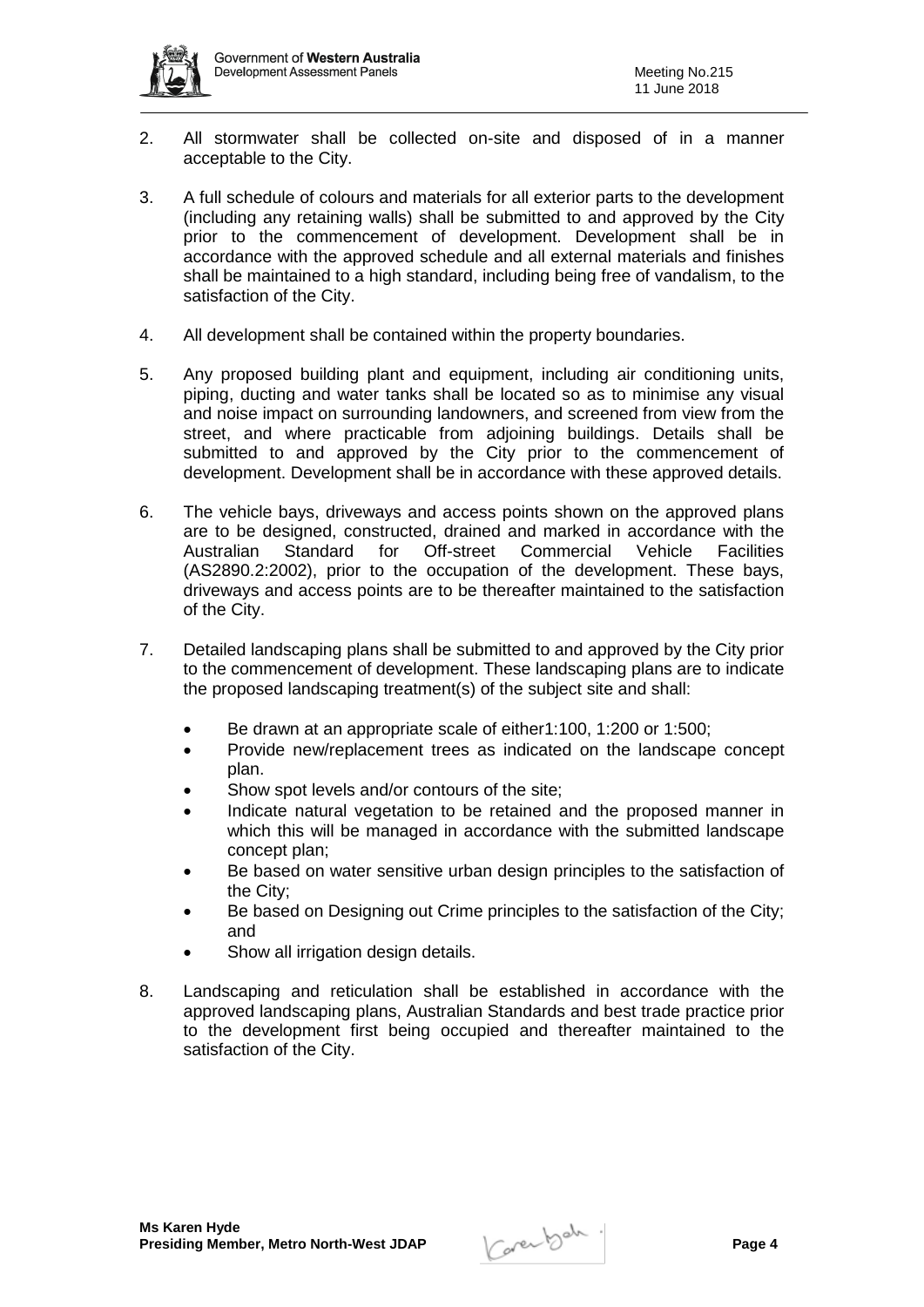

# **AMENDING MOTION**

**Moved by:** Ms Karen Hyde **Seconded by:** Mr Ray Haeren

That Condition 7 be amended to read as follows:

- *7. Detailed landscaping plans shall be submitted to and approved by the City prior to the commencement of earthworks. These landscaping plans are to indicate the proposed landscaping treatment(s) of the subject site and shall:*
	- *Be drawn at an appropriate scale of either 1:100, 1:200 or 1:500;*
	- *Provide new/replacement trees as indicated on the landscape concept plan.*
	- *Show spot levels and/or contours of the site;*
	- *Indicate natural vegetation to be retained and the proposed manner in which this will be managed in accordance with the submitted landscape concept plan;*
	- **Be based on water sensitive urban design principles to the satisfaction of** *the City;*
	- *Be based on Designing out Crime principles to the satisfaction of the City; and*
	- *Show all irrigation design details.*

**REASON:** To allow the applicant to carry out internal servicing immediately and maintaining the need to ensure appropriate bush land clearance prior to the approval of the landscape plans.

That new advice Note (No.1) be added to read as follows:

*In relation to condition 7, that the liaison between the applicant and the city will relate to maximising retention of substantial trees and ensuring an aesthetic outcome. The replacement species selection shall be of a low level ground cover.*

**REASON:** To ensure the general information required of the landscape plans is clarified.

#### **The Amending Motion was put and CARRIED UNANIMOUSLY.**

#### **REPORT RECOMMENDATION (AS AMENDED)**

That the Metro North West Joint Development Assessment Panel resolves to:

1. **Approve** DAP Application reference DAP/18/01396 and accompanying plans Attachment 2 in accordance with Clause 68 of the *Planning and Development (Local Planning Schemes) Regulations 2015* and the provisions of Clause 3.7.2 and clause 4.5.1 of the City of Joondalup District Planning Scheme No. 2, subject to the following conditions as follows:

#### **Conditions**

1. This decision constitutes planning approval only and is valid for a period of two years from the date of approval. If the subject development is not substantially commenced within the two year period, the approval shall lapse and be of no further effect.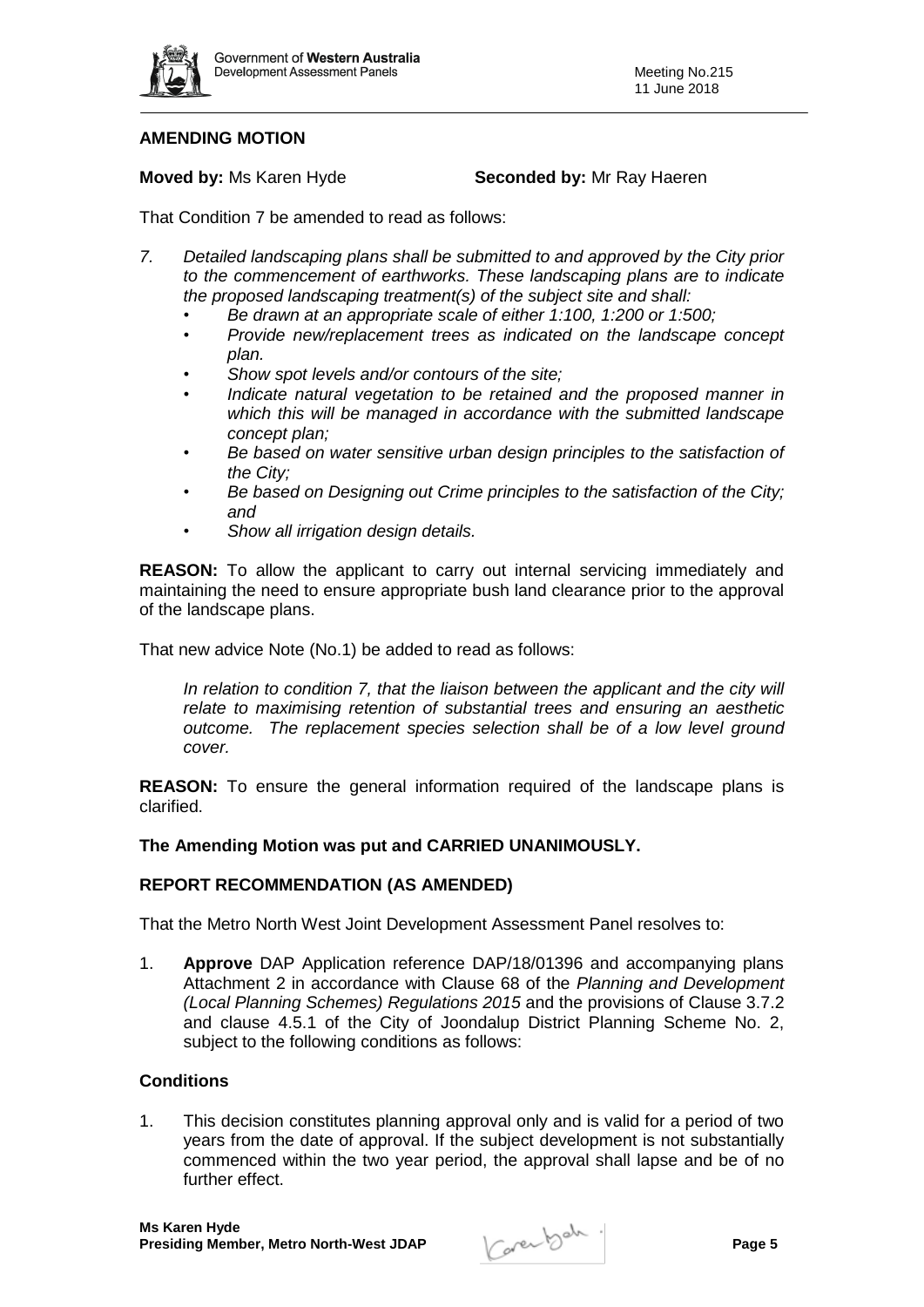

- 2. All stormwater shall be collected on-site and disposed of in a manner acceptable to the City.
- 3. A full schedule of colours and materials for all exterior parts to the development (including any retaining walls) shall be submitted to and approved by the City prior to the commencement of development. Development shall be in accordance with the approved schedule and all external materials and finishes shall be maintained to a high standard, including being free of vandalism, to the satisfaction of the City.
- 4. All development shall be contained within the property boundaries.
- 5. Any proposed building plant and equipment, including air conditioning units, piping, ducting and water tanks shall be located so as to minimise any visual and noise impact on surrounding landowners, and screened from view from the street, and where practicable from adjoining buildings. Details shall be submitted to and approved by the City prior to the commencement of development. Development shall be in accordance with these approved details.
- 6. The vehicle bays, driveways and access points shown on the approved plans are to be designed, constructed, drained and marked in accordance with the Australian Standard for Off-street Commercial Vehicle Facilities (AS2890.2:2002), prior to the occupation of the development. These bays, driveways and access points are to be thereafter maintained to the satisfaction of the City.
- 7. Detailed landscaping plans shall be submitted to and approved by the City prior to the commencement of earthworks. These landscaping plans are to indicate the proposed landscaping treatment(s) of the subject site and shall:
	- Be drawn at an appropriate scale of either1:100, 1:200 or 1:500;
	- Provide new/replacement trees as indicated on the landscape concept plan.
	- Show spot levels and/or contours of the site;
	- Indicate natural vegetation to be retained and the proposed manner in which this will be managed in accordance with the submitted landscape concept plan;
	- Be based on water sensitive urban design principles to the satisfaction of the City;
	- Be based on Designing out Crime principles to the satisfaction of the City; and
	- Show all irrigation design details.
- 8. Landscaping and reticulation shall be established in accordance with the approved landscaping plans, Australian Standards and best trade practice prior to the development first being occupied and thereafter maintained to the satisfaction of the City.

# **Advice Note**

1. In relation to condition 7, that the liaison between the applicant and the city will relate to maximising retention of substantial trees and ensuring an aesthetic outcome. The replacement species selection shall be of a low level ground cover.

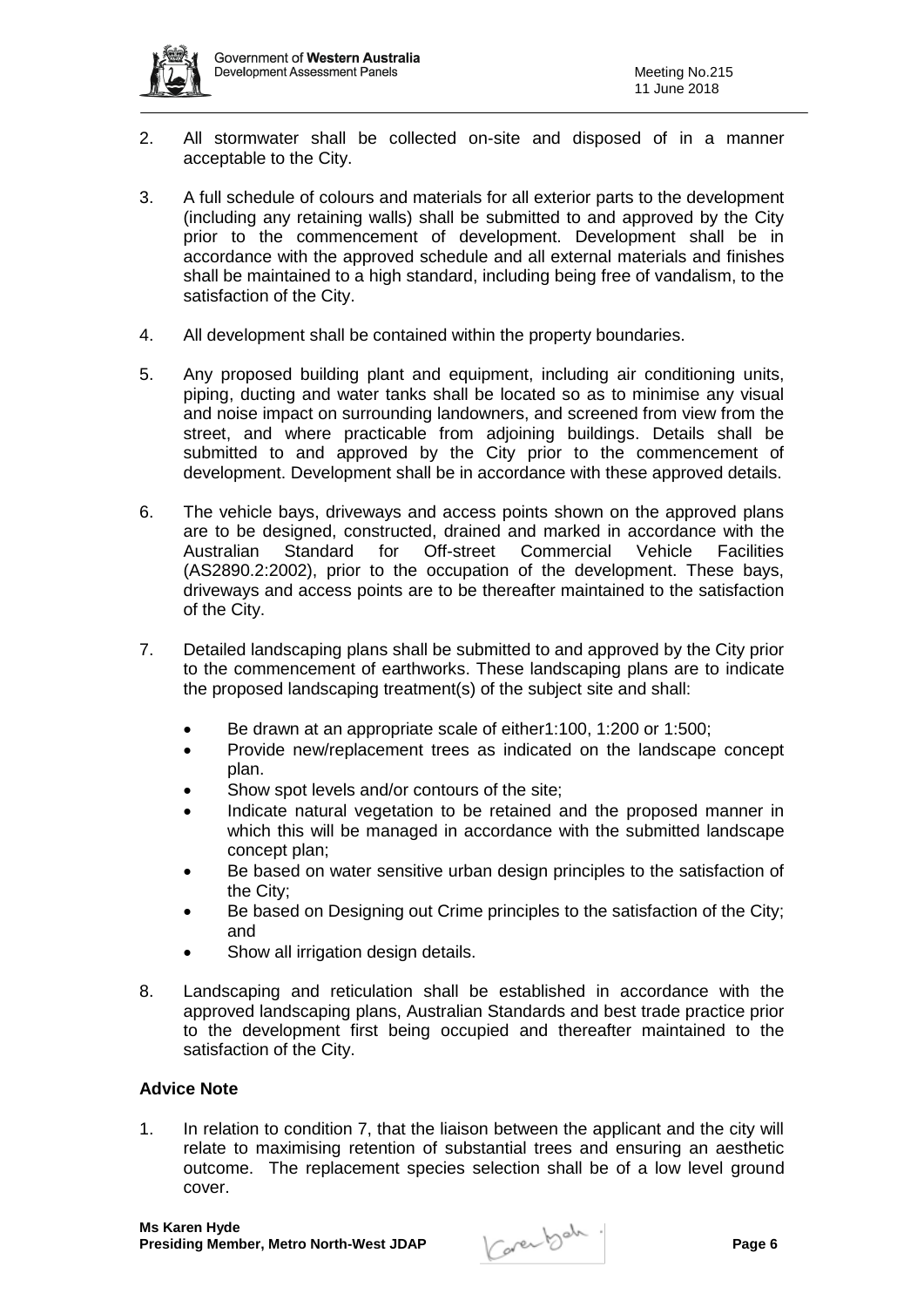

**REASON:** In accordance with details contained in the Responsible Authority Report and Amending Motion.

# **The Report Recommendation (as amended) was put and CARRIED UNANIMOUSLY.**

*Cr Christine Hamilton-Prime and Cr Philippa Taylor (City of Joondalup) left the panel at 9:21am.*

*Cr Bianca Sandri and Cr Giovanni Italiano (City of Stirling) joined the panel at 9:21am*

| 8.2 | <b>Property Location:</b>       | Lot 3 (104) Erindale Road, Balcatta        |
|-----|---------------------------------|--------------------------------------------|
|     | <b>Development Description:</b> | Service Station and Accompanying Take Away |
|     | Applicant:                      | Mr Neil Teo (Dynamic Planning and          |
|     |                                 | Developments)                              |
|     | Owner:                          | Joyress Pty Ltd                            |
|     | Responsible Authority:          | City of Stirling                           |
|     | DAP File No:                    | DAP/17/01350                               |
|     |                                 |                                            |

# **REPORT RECOMMENDATION**

**Moved by: Cr Bianca Sandri <b>Seconded by: Cr Giovanni Italiano** 

That the Metro North-West JDAP resolves to:

**Approve** DAP Application reference DAP/17/01350 and accompanying plans (Attachment 1) for a Mixed Use Commercial Development - Service Station and Accompanying Take Away at Lot 3, House Number 104 Erindale Road, Balcatta, in accordance with *Schedule 2, Clause 68 (2) of the Planning and Development (Local Planning Scheme) Regulations 2015* subject to the following conditions:

#### **Conditions**

- 1. The development is to comply in all respects with the attached approved plans, as dated, marked and stamped, together with any requirements and annotations detailed thereon by the City. The plans approved as part of this application form part of the planning approval issued.
- 2. Revised development plans, to the satisfaction of the City of Stirling shall be submitted to address the following:
	- a) Reduced gross floor area of 50m<sup>2</sup> and provide an additional 50m<sup>2</sup> of landscaping so as to satisfy the objectives of Local Planning Policy 6.6 – Landscaping and requirements of Local Planning Policy 6.7 – Parking and Access;
	- b) The blade walls and associated signs attached to the Service Station and Fast Food Outlet abutting Balcatta Road are to be removed so as to satisfy the objectives of Local Planning Policy 6.1 – Advertising Signs;
	- c) The Created Roof signs attached to the Fast Food Outlets are to be no greater than 3.0m2 in area so as to satisfy the requirements of Local Planning Policy 6.1 - Advertising Signs;
	- d) The Ground Based directional sign associated with the Service Station is to be removed so as to satisfy the objectives of Local Planning Policy 6.1 – Advertising Signs;

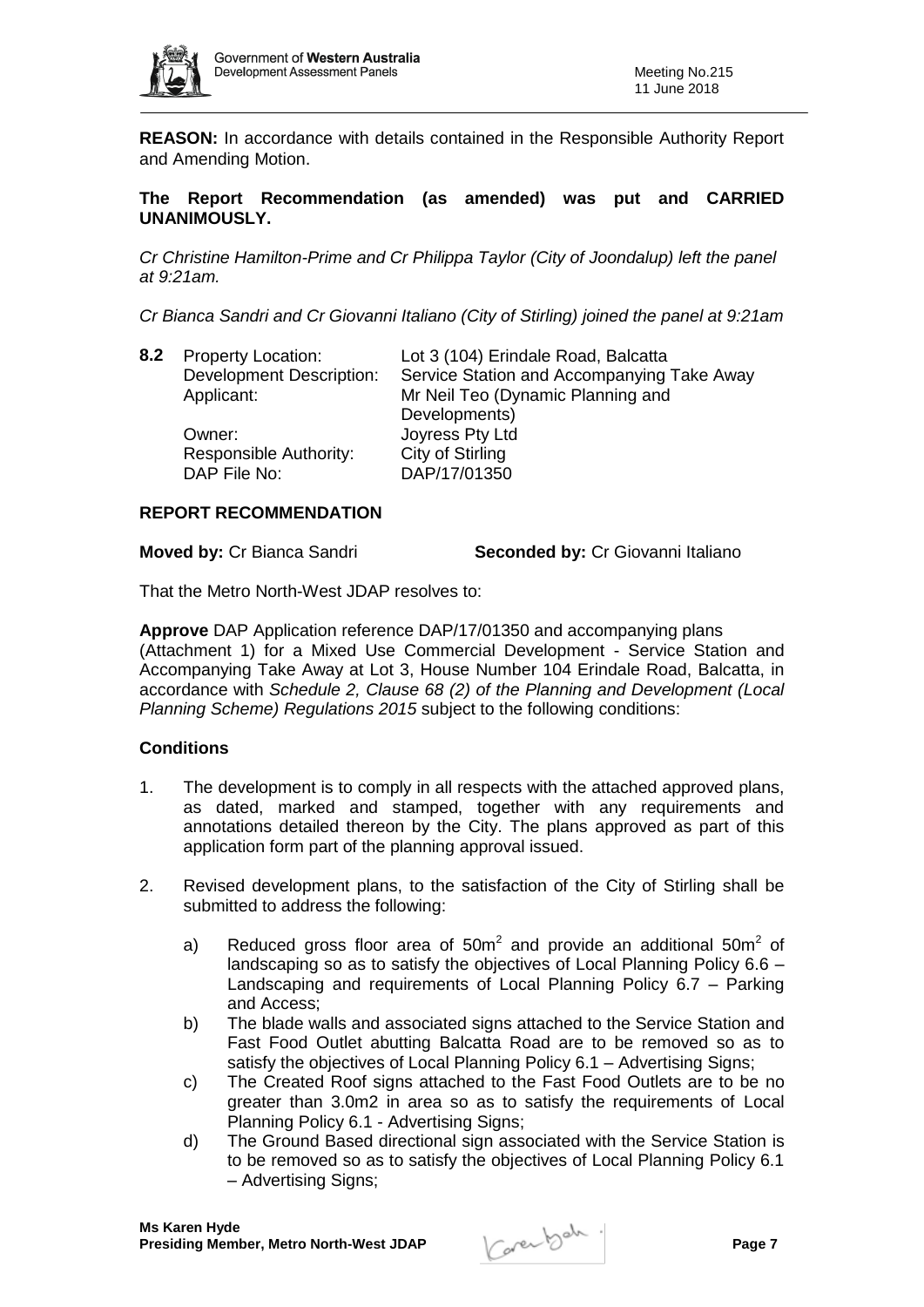

- e) The Ground Based direction signs associated with the Drive Through Fast Food Outlet are to be no higher than 1.2 metres so as to satisfy the requirements of Local Planning Policy 6.1 – Advertising Signs
- f) The Monolith sign located on Balcatta Road is to be no higher than 6.0m and no wider than 2.0m so as to satisfy the objectives of Local Planning Policy 6.1 – Advertising Signs.

The revised plans are to be provided to the City at or before the time an application is made for a building permit.

- 3. Prior to the commencement of the approved uses 51 car parking bays and related access ways as shown on the approved plans shall be constructed and thereafter maintained in accordance with the relevant Australian Standards for off street parking.
- 4. The development shall be provided with one disabled car bay on site and be provided in compliance with the requirements of Australian Standards AS 2890 – Parking Facilities Part 1: Off-street car parking.
- 5. The proposed crossover/s shall be designed and constructed in accordance with the City of Stirling's Crossover Policy to the satisfaction of the City of Stirling.
- 6. Any existing crossovers not included as part of the proposed development on the approved plan are to be removed. New kerbing and verge to be reinstated to the satisfaction of the City of Stirling.
- 7. The illumination of the proposed signage shall not flash, pulsate, chase, or otherwise cause a nuisance to an adjoining site or the local area to the satisfaction of the City of Stirling.
- 8. Prior to the occupation of the development, nine (9) advanced trees must be planted on site in the area indicated on the development plans and be maintained thereafter.
- 9. The trees *Lagerstroemia Indica* and *Corymbia Ficifolia* (of regular sized varieties, rather than the proposed dwarf varieties) shall be planted.
- 10. One (1) additional shade tree is required on site along the Balcatta Road frontage in accordance with Local Planning Policy 6.6 – Landscaping.
- 11. All signs are to be related to the services and products available from the premises.
- 12. Stormwater from all roofed and paved areas to be collected and contained on site.
- 13. Pedestrian pathways providing wheelchair accessibility connecting all entries to buildings with the public footpath and car parking areas, to comply with Australian Standards AS/NZS1428.1-2009 (Design for access and mobility – General requirements for access – New building work).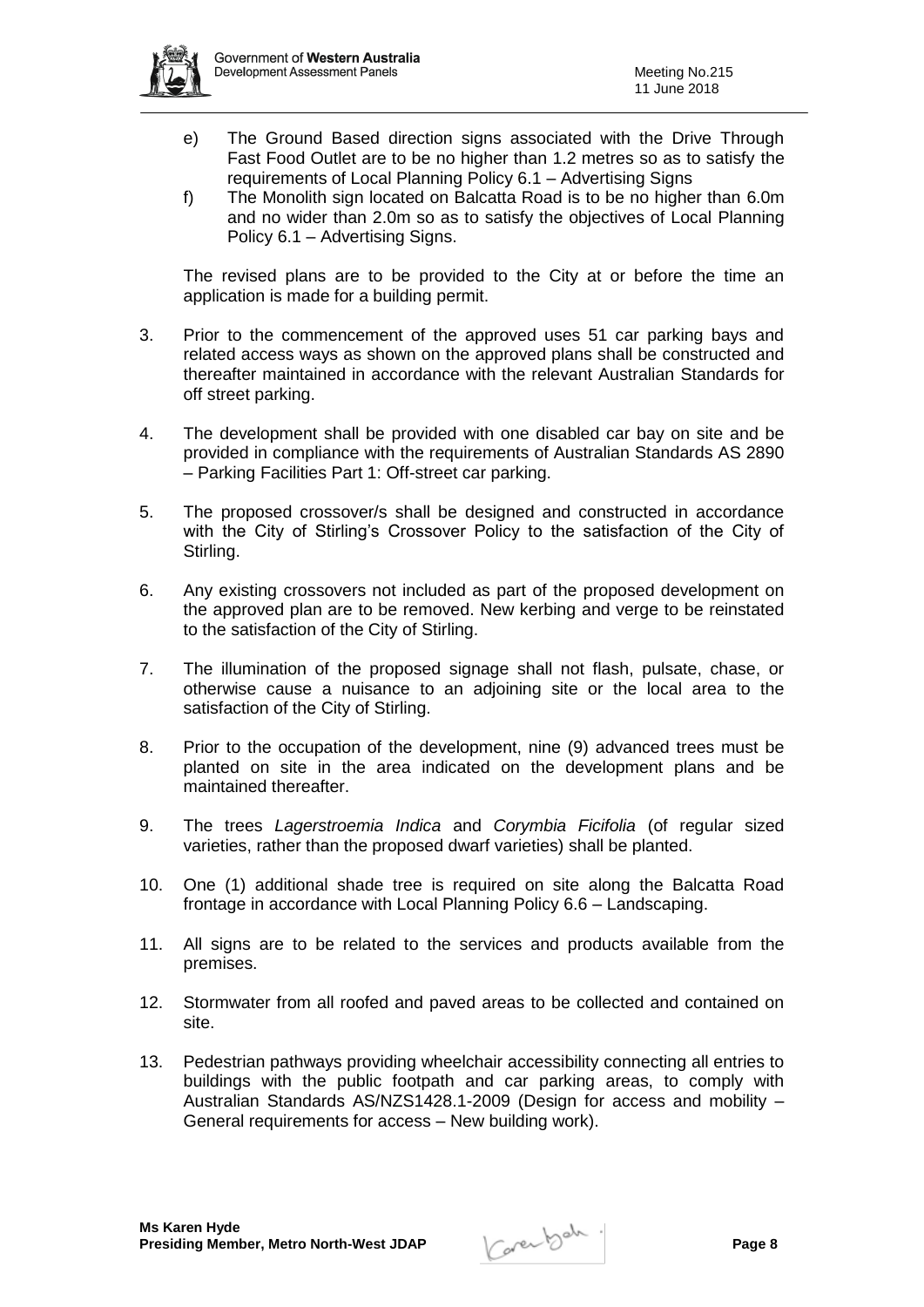

- 14. A minimum of eight (8) bicycle parking bays shall be provided on site prior to occupation of the development. The design and construction of the bike bays shall be in accordance with Australian Standards AS 2890.3-1993 Parking Facilities Part 3: Bicycle Parking.
- 15. Lighting to be provided under all awnings, in all parking areas, service areas, of all footpaths, of all entry points and of key elements and features of the building and landscaping.
- 16. Any outside lighting to comply with Australian Standards AS 4282-1997 for the control of obstructive effects of outdoor lighting and must not spill into any adjacent residential premises.
- 17. All ground floor external walls and retaining walls are to be treated with an antigraffiti coating to reduce the likelihood of graffiti and improve ease of graffiti removal.
- 18. No goods or materials being stored, either temporarily or permanently, in the parking or landscape areas or within access driveways. All goods and materials are to be stored within the buildings or storage yards, where provided.
- 19. A Site Management Plan shall be submitted to the City of Stirling prior to commencement of works. The Site Management Plan shall address dust, noise, waste management, storage of materials, traffic and site safety/security. The Site Management Plan is to be complied with for the duration of the construction of the development.

# **Advice Notes**

- 1. All street trees adjoining the subject land that are not conditioned for removal are to be retained and protected throughout the duration of the development. Should these trees die, decline, be damaged or are removed, charges will apply as per the City's Street and Reserve Tree Policy. Part of or all of your Verge Bond may be retained to cover the associated costs and further penalties and/or legal action may occur.
- 2. With respect to the Advanced Trees, an Advanced Tree is defined in Local Planning Policy 6.11 as: a tree which requires planting in at least a 90 litre container or greater size and which is at least 2 metres in height and at least 2 years of age.
- 3. All works within the road reserve require separate approval through the City's Engineering Design Business Unit.
- 4. All construction works to comply with the requirements of the Environmental Protection Act 1986 and the Environmental Protection (Noise) Regulations 1997.
- 5. The level of noise emanating from all fixed plant and equipment installed at the premises not to exceed that prescribed in the Environmental Protection Act 1986 and Environmental Protection (Noise) Regulations 1997.
- 6. Delivery times to be restricted between 7.00am and 7.00pm Monday to Saturday and not on a Sunday or Public Holiday.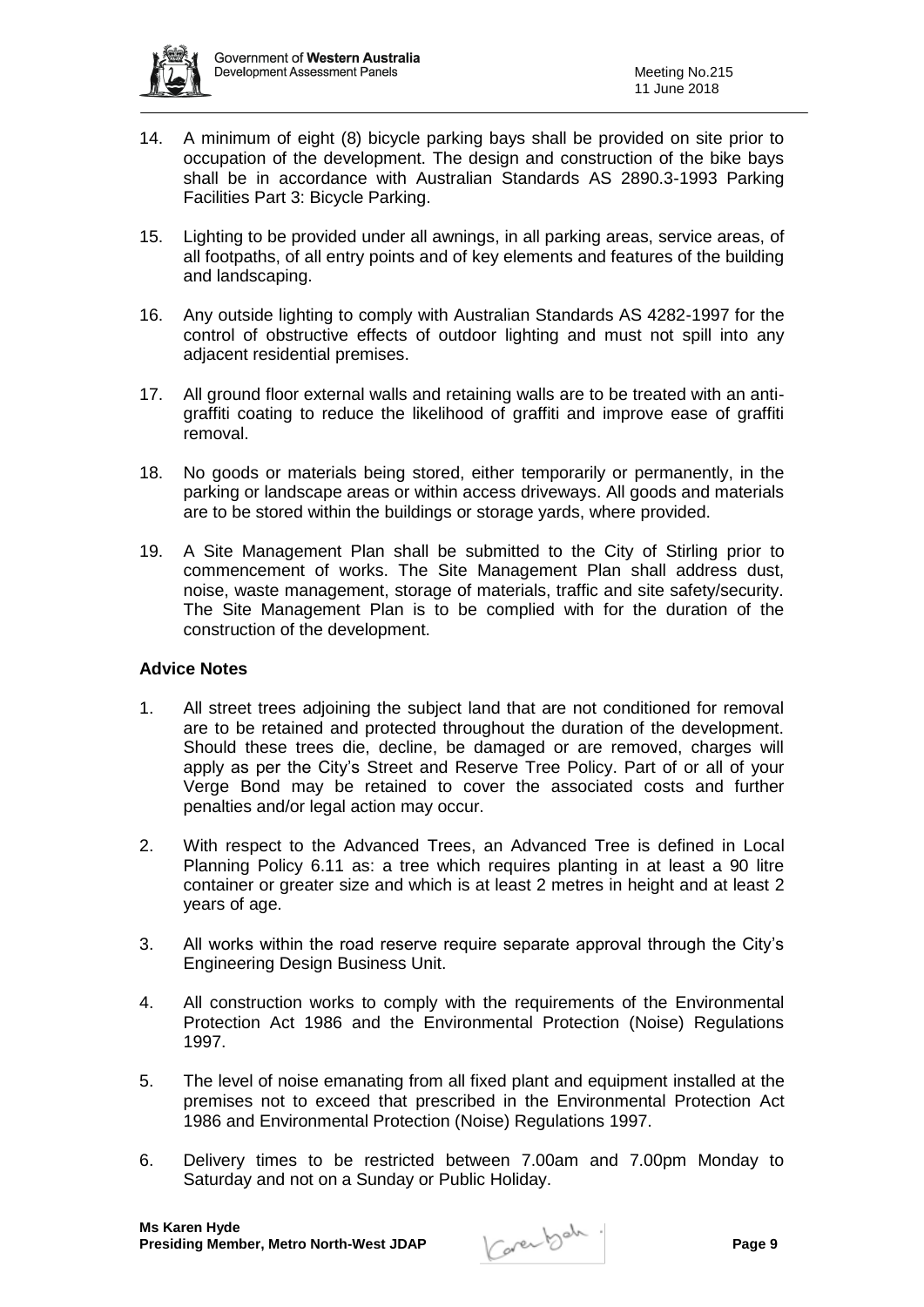

- 7. Full plans and specifications of the food premises are to be submitted with the building licence for a separate Health assessment and approval. The application must be in accordance with the Food Act 2008 and the Australia New Zealand Food Standards Code following details will be required to support the application:
	- a) Two copies of scale floor plans showing the position of all fixtures and equipment (scale 1:50);
	- b) Two copies of scaled sectional elevation plans showing the position of all fixtures and equipment;
	- c) Finishes of every wall, floor and ceiling;
	- d) Indication of hot and cold water supply and waste water services;
	- e) Mechanical exhaust ventilation;
	- f) Location of all sinks including hand washbasins;
	- g) Grease trap where applicable and in accordance with Water Corporation (Trade Waste Section) requirements;
	- h) Bin storage enclosure with wash down facilities.
- 8. Any fixtures like coffee machines must be connected to sewer.
- 9. The design and construction of the all food premises must provide adequate space for which the premises is used.
- 10. Details of the level and type of food preparation are to be provided.
- 11. The designated hand wash basin/s must be a minimum of 11L in capacity and is requires to have an instant supply of warm water through a single outlet at all times.
- 12. Sufficient hand wash basin/s are required to be installed in each food premises.
- 13. An Environmental Health Officer is to be contacted to arrange a final inspection prior to commencement of trade.
- 14. The Food premises must complete a Food Premises Notification-Registration Form and return to the City.
- 15. The bin enclosure is required to comply with the requirements of the City's Waste Management Local Law 2010 and must be large enough to handle the waste produced from the premises.
- 16. Waste collections to be restricted between 7.00am and 7.00pm Monday to Saturday or 9.00am and 7.00pm on Sundays and Public Holiday.
- 17. Any outside lighting to meet Australian Standards AS 4282-1997 for the control of obstructive effects of outdoor lighting and must not spill into any residential premises.
- 18. Ensure that all aspects of the City's Local Law relating to the Prevention and Abatement of Dust and Liquid Waste are complied with both during and after demolition.

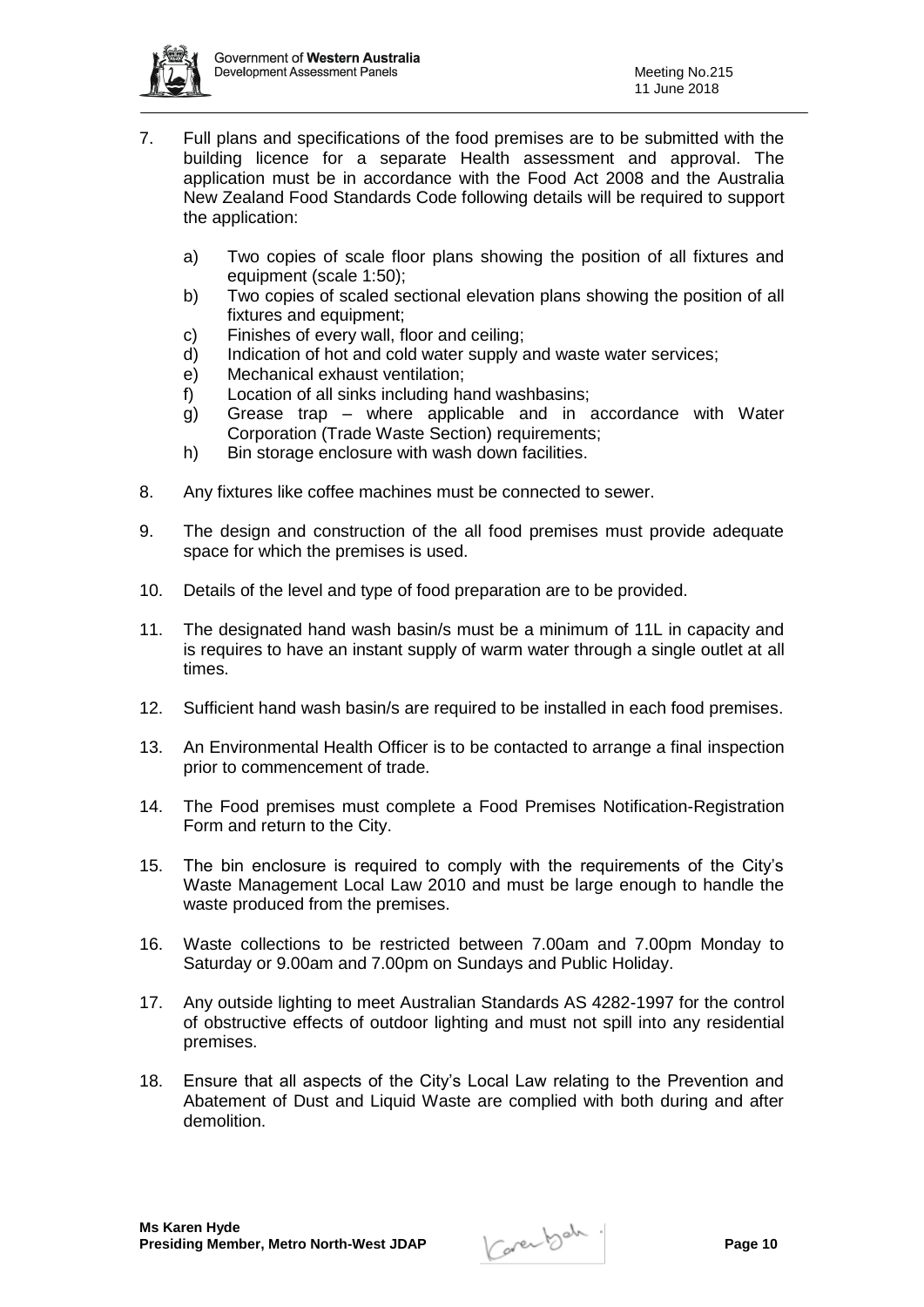

# **AMENDING MOTION**

**Moved by: Cr Bianca Sandri <b>Seconded by: Cr Giovanni Italiano** 

That conditions 2a, 2d and 2f be deleted and remaining conditions be renumbered accordingly.

**REASON:** These aspects of the condition were not regarded as appropriate for this development application.

# **The Amending Motion was put and CARRIED UNANIMOUSLY.**

# **AMENDING MOTION**

**Moved by:** Mr Ray Haeren **Seconded by:** Ms Karen Hyde

To amend 2e (now 2c) to read:

*The Ground Based direction signs associated with the Service Station and Drive Through Fast Food Outlet are to be no higher than 1.2 metres so as to satisfy the requirements of Local Planning Policy 6.1 - Advertising Signs.*

**REASON:** To clarify that the condition relates to the service station and Drive Through Fast Food.

#### **The Amending Motion was put and CARRIED UNANIMOUSLY.**

#### **REPORT RECOMMENDATION (AS AMENDED)**

That the Metro North-West JDAP resolves to:

**Approve** DAP Application reference DAP/17/01350 and accompanying plans (Attachment 1) for a Mixed Use Commercial Development - Service Station and Accompanying Take Away at Lot 3, House Number 104 Erindale Road, Balcatta, in accordance with *Schedule 2, Clause 68 (2) of the Planning and Development (Local Planning Scheme) Regulations 2015* subject to the following conditions:

#### **Conditions**

- 1. The development is to comply in all respects with the attached approved plans, as dated, marked and stamped, together with any requirements and annotations detailed thereon by the City. The plans approved as part of this application form part of the planning approval issued.
- 2. Revised development plans, to the satisfaction of the City of Stirling shall be submitted to address the following:
	- a) The blade walls and associated signs attached to the Service Station and Fast Food Outlet abutting Balcatta Road are to be removed so as to satisfy the objectives of Local Planning Policy 6.1 – Advertising Signs;
	- b) The Created Roof signs attached to the Fast Food Outlets are to be no greater than 3.0m2 in area so as to satisfy the requirements of Local Planning Policy 6.1 - Advertising Signs;

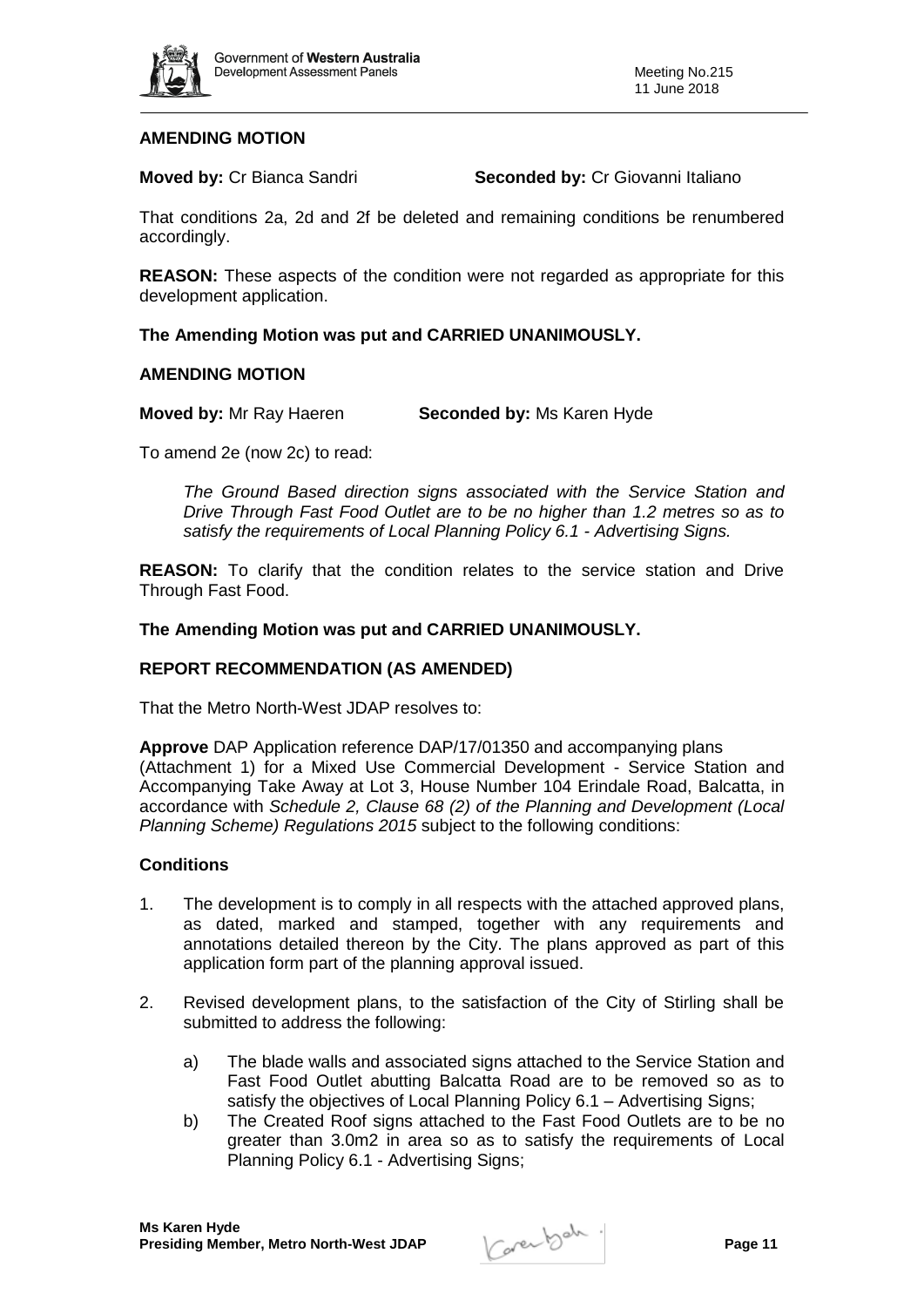

c) The Ground Based direction signs associated with the Service Station and Drive Through Fast Food Outlet are to be no higher than 1.2 metres so as to satisfy the requirements of Local Planning Policy 6.1 – Advertising Signs

The revised plans are to be provided to the City at or before the time an application is made for a building permit.

- 3. Prior to the commencement of the approved uses 51 car parking bays and related access ways as shown on the approved plans shall be constructed and thereafter maintained in accordance with the relevant Australian Standards for off street parking.
- 4. The development shall be provided with one disabled car bay on site and be provided in compliance with the requirements of Australian Standards AS 2890 – Parking Facilities Part 1: Off-street car parking.
- 5. The proposed crossover/s shall be designed and constructed in accordance with the City of Stirling's Crossover Policy to the satisfaction of the City of Stirling.
- 6. Any existing crossovers not included as part of the proposed development on the approved plan are to be removed. New kerbing and verge to be reinstated to the satisfaction of the City of Stirling.
- 7. The illumination of the proposed signage shall not flash, pulsate, chase, or otherwise cause a nuisance to an adjoining site or the local area to the satisfaction of the City of Stirling.
- 8. Prior to the occupation of the development, nine (9) advanced trees must be planted on site in the area indicated on the development plans and be maintained thereafter.
- 9. The trees *Lagerstroemia Indica* and *Corymbia Ficifolia* (of regular sized varieties, rather than the proposed dwarf varieties) shall be planted.
- 10. One (1) additional shade tree is required on site along the Balcatta Road frontage in accordance with Local Planning Policy 6.6 – Landscaping.
- 11. All signs are to be related to the services and products available from the premises.
- 12. Stormwater from all roofed and paved areas to be collected and contained on site.
- 13. Pedestrian pathways providing wheelchair accessibility connecting all entries to buildings with the public footpath and car parking areas, to comply with Australian Standards AS/NZS1428.1-2009 (Design for access and mobility – General requirements for access – New building work).
- 14. A minimum of eight (8) bicycle parking bays shall be provided on site prior to occupation of the development. The design and construction of the bike bays shall be in accordance with Australian Standards AS 2890.3-1993 Parking Facilities Part 3: Bicycle Parking.

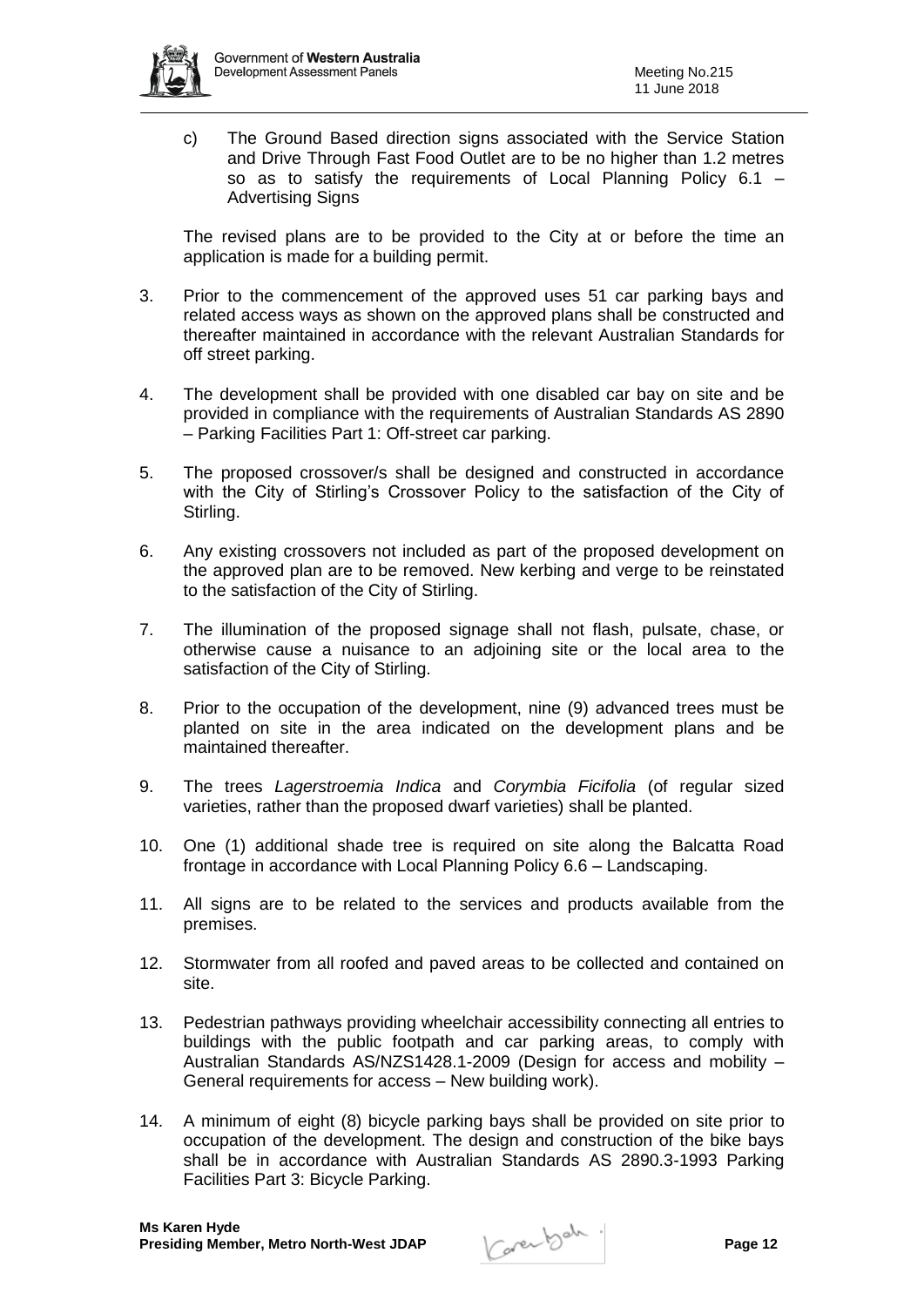

- 15. Lighting to be provided under all awnings, in all parking areas, service areas, of all footpaths, of all entry points and of key elements and features of the building and landscaping.
- 16. Any outside lighting to comply with Australian Standards AS 4282-1997 for the control of obstructive effects of outdoor lighting and must not spill into any adjacent residential premises.
- 17. All ground floor external walls and retaining walls are to be treated with an antigraffiti coating to reduce the likelihood of graffiti and improve ease of graffiti removal.
- 18. No goods or materials being stored, either temporarily or permanently, in the parking or landscape areas or within access driveways. All goods and materials are to be stored within the buildings or storage yards, where provided.
- 19. A Site Management Plan shall be submitted to the City of Stirling prior to commencement of works. The Site Management Plan shall address dust, noise, waste management, storage of materials, traffic and site safety/security. The Site Management Plan is to be complied with for the duration of the construction of the development.

# **Advice Notes**

- 1. All street trees adjoining the subject land that are not conditioned for removal are to be retained and protected throughout the duration of the development. Should these trees die, decline, be damaged or are removed, charges will apply as per the City's Street and Reserve Tree Policy. Part of or all of your Verge Bond may be retained to cover the associated costs and further penalties and/or legal action may occur.
- 2. With respect to the Advanced Trees, an Advanced Tree is defined in Local Planning Policy 6.11 as: a tree which requires planting in at least a 90 litre container or greater size and which is at least 2 metres in height and at least 2 years of age.
- 3. All works within the road reserve require separate approval through the City's Engineering Design Business Unit.
- 4. All construction works to comply with the requirements of the Environmental Protection Act 1986 and the Environmental Protection (Noise) Regulations 1997.
- 5. The level of noise emanating from all fixed plant and equipment installed at the premises not to exceed that prescribed in the Environmental Protection Act 1986 and Environmental Protection (Noise) Regulations 1997.
- 6. Delivery times to be restricted between 7.00am and 7.00pm Monday to Saturday and not on a Sunday or Public Holiday.
- 7. Full plans and specifications of the food premises are to be submitted with the building licence for a separate Health assessment and approval. The application must be in accordance with the Food Act 2008 and the Australia

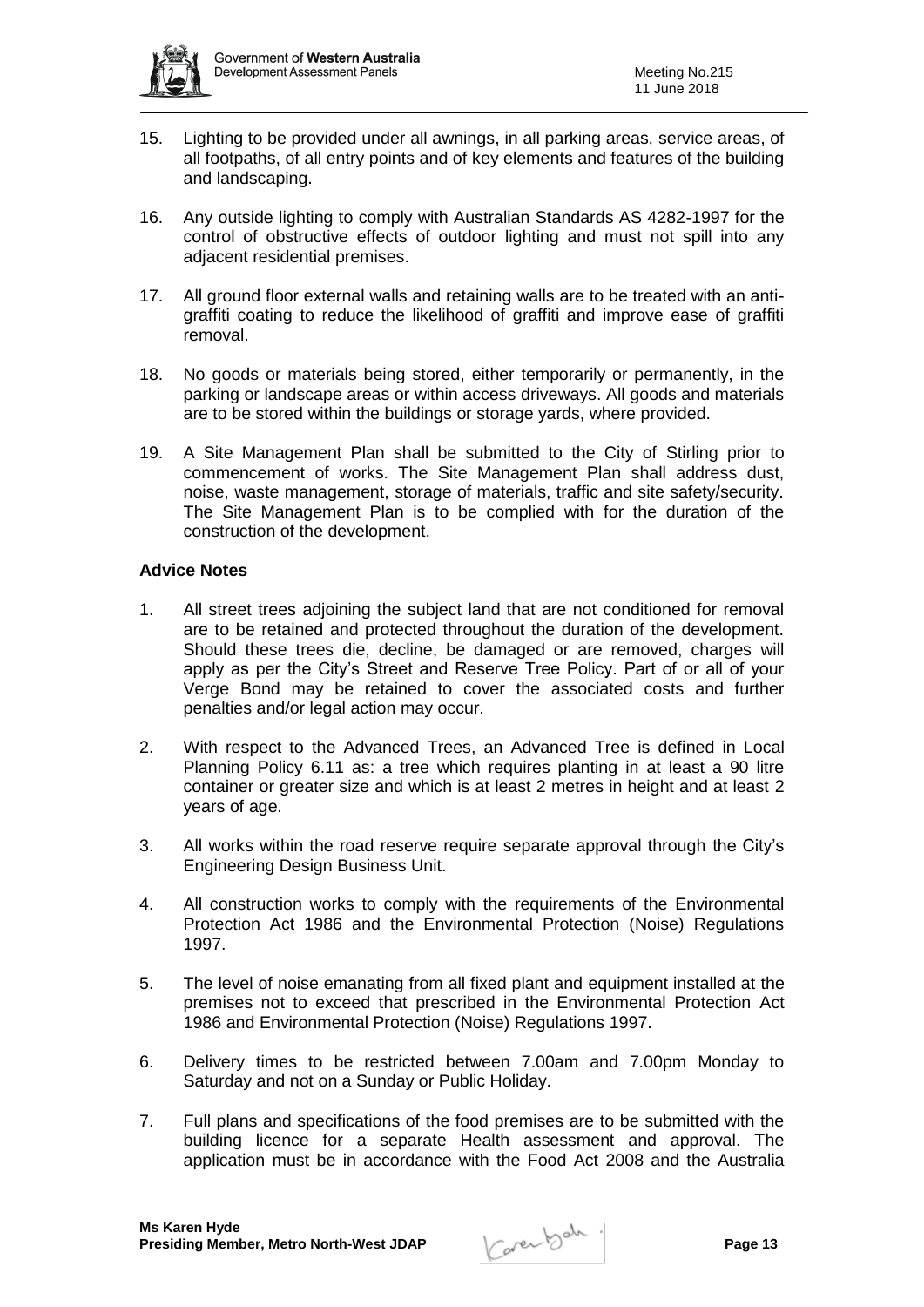

New Zealand Food Standards Code following details will be required to support the application:

- a) Two copies of scale floor plans showing the position of all fixtures and equipment (scale 1:50);
- b) Two copies of scaled sectional elevation plans showing the position of all fixtures and equipment;
- c) Finishes of every wall, floor and ceiling;
- d) Indication of hot and cold water supply and waste water services;
- e) Mechanical exhaust ventilation;
- f) Location of all sinks including hand washbasins;
- g) Grease trap where applicable and in accordance with Water Corporation (Trade Waste Section) requirements;
- h) Bin storage enclosure with wash down facilities.
- 8. Any fixtures like coffee machines must be connected to sewer.
- 9. The design and construction of the all food premises must provide adequate space for which the premises is used.
- 10. Details of the level and type of food preparation are to be provided.
- 11. The designated hand wash basin/s must be a minimum of 11L in capacity and is requires to have an instant supply of warm water through a single outlet at all times.
- 12. Sufficient hand wash basin/s are required to be installed in each food premises.
- 13. An Environmental Health Officer is to be contacted to arrange a final inspection prior to commencement of trade.
- 14. The Food premises must complete a Food Premises Notification-Registration Form and return to the City.
- 15. The bin enclosure is required to comply with the requirements of the City's Waste Management Local Law 2010 and must be large enough to handle the waste produced from the premises.
- 16. Waste collections to be restricted between 7.00am and 7.00pm Monday to Saturday or 9.00am and 7.00pm on Sundays and Public Holiday.
- 17. Any outside lighting to meet Australian Standards AS 4282-1997 for the control of obstructive effects of outdoor lighting and must not spill into any residential premises.
- 18. Ensure that all aspects of the City's Local Law relating to the Prevention and Abatement of Dust and Liquid Waste are complied with both during and after demolition.

**REASON:** In accordance with details contained in the Responsible Authority Report and Amending Motion.

**The Report Recommendation (as amended) was put and CARRIED UNANIMOUSLY.**